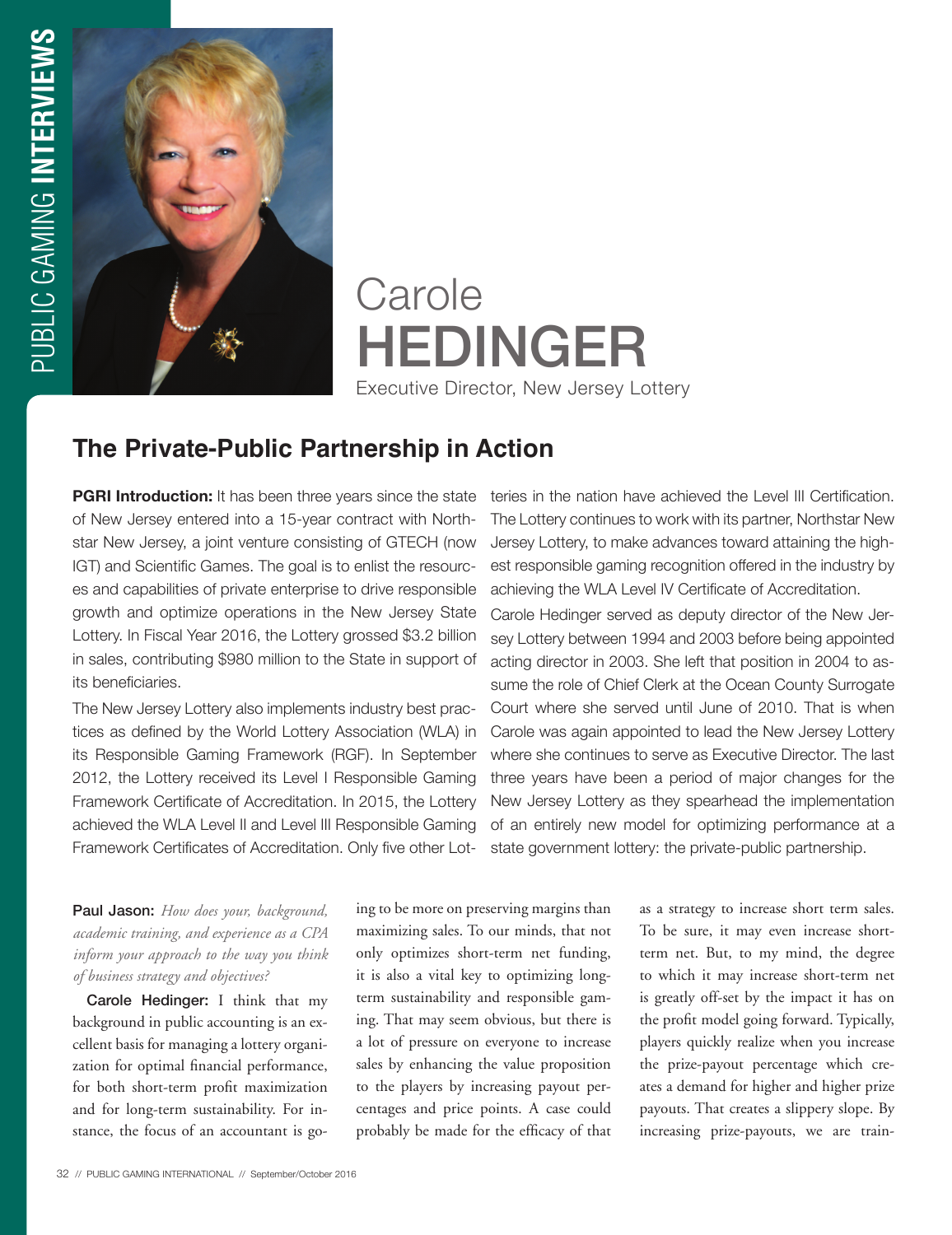**You go down that path of training the players to expect higher prize-payout percentages and then you are under even more pressure to continue to increase that prize-payout percentage.**

ing them to look for value in that specific feature. Like Sears trained its customers to wait for sales promotions to buy its products. You go down that path of training the players to expect higher prize-payout percentages and then you are under even more pressure to continue to increase that prizepayout percentage. And your costs increase because you need the infrastructure to support the higher sales required to maintain a net that is based on decreasing margins. Why do that? I would rather generate \$980 million net on \$3 billion in sales than \$1 billion net on \$5 billion in sales. The higher margin model is a more efficient use of resources, a more responsible model for player protection against over-spending, and it is a more sustainable model going forward for future generations. During the recent recession, instant games with high price points and high prize payouts were the first to decline in sales leaving lotteries dependent on them for revenue in a quandary. Prize payouts and price points are just one part of an overall strategy for growing our business.

## *Your experience as a CPA seems to have instilled a good instinct for the way real-world entrepreneurs assess pricing and businessmodel strategies.*

C. Hedinger: I think so. I spent a large part of my career working with all sizes and shapes of businesses, from small businesses right up to large publicly traded companies, and this is the way they think about how to build a sustainable enterprise. These same fundamental market-place dynamics apply to the Lottery just as they do to commercial private-enterprise businesses.

Of course, it takes a variety of functional disciplines to make a business successful. Marketing, operations, sales, logistics, product development, and other areas are indispensable components to all business, and especially for larger businesses like a state lottery. I appreciate and respect that. But in the end, our mission is to maximize revenues for our good causes, prioritize responsible gaming for the protection of the consumer, and to operate responsibly from a financial management perspective. None of those objectives is about maximizing sales. It's about maximizing business efficiencies, management discipline, and net proceeds for the beneficiaries of lottery funding.

*In FY2015, you even over-shot the mandate of 30% net to return to the state by 2 points. I would observe, though, that sales of the New Jersey Lottery have also increased every year since 2008, surpassing the \$3 billion milestone in FY2015.* 

C. Hedinger: A business with a high margin like Lottery depends on an increase in sales. So we do need to keep our focus on the top line as well. We do that by meeting the needs of the consumer, producing great games, promoting them effectively, and doing all the things necessary to drive sales growth like good customer service and supporting our retailers.

Responsible Gaming is also a top priority for us. To that end, we want to fulfill our financial obligations to the state without compromising our commitment to provide a form of recreational gaming that is entertaining and fun. Insofar as the prize-payouts keep climbing, there is a point at which Lottery begins to resemble the play-style of slot machines. What is the difference between Instant games that pay out over 80% and slot machines that pay out 85%? We do not want to encourage a gambling mentality when it comes to the state Lottery.

*In past conversations, and in my observations of your comments on panel discussions, I have always been impressed by your approach towards innovation. I would have expected a* 

## *more conservative, risk-averse approach than you seem to apply.*

C. Hedinger: I think we should all be risk-averse! Risk is something we want to do everything possible to minimize. I think most lottery directors are bemused when we read current biz-lit that admonishes us to be willing to make mistakes because that is the only way to innovate and grow, etc. I can only speak for myself, but we put a very high priority on avoiding mistakes and make no apologies for that!

That said, it can also be a mistake to not assume some calculated measure of risk to make the necessary changes to keep up with changes in the market-place. The riskassessment model applied by state government lotteries is going to be more conservative than those applied by start-up tech companies. In fact, state Lotteries will be more conservative than almost all sectors of private enterprise. And that is as it should be. We are the shepherds of a multi-billion dollar brand that is owned by the people of this state. Our first priority is to preserve the value of that brand for future generations. It is not to maximize short-term profits for the benefit of private shareholders who may have a bigger appetite for risk than a state government has. And consider the aspect in which the value of that brand is almost all tied to intangible assets like trust, integrity, and reputation. The value of those assets is in the billions of dollars. And it is ephemeral, very vulnerable to dramatic devaluation with even small miss-steps. Are we risk-averse when it comes to managing the value of those assets? You bet we are.

However, we have never been averse to taking calculated risks. New Jersey has done a lot of "firsts:" first to introduce a computerized game—Pick-it, first to go online using terminals allowing players to select their own numbers—an event that revolutionized the industry, first to use LOLA—Lottery On-Line Ticket Accounting System, first to offer a second-chance drawing with the MDI-licensed Elvis<sup>™</sup> instant game, first to offer "Cyber Slingo®" a scratch game with an internet play component, first to Livestream drawings and first to Livestream a live lottery event.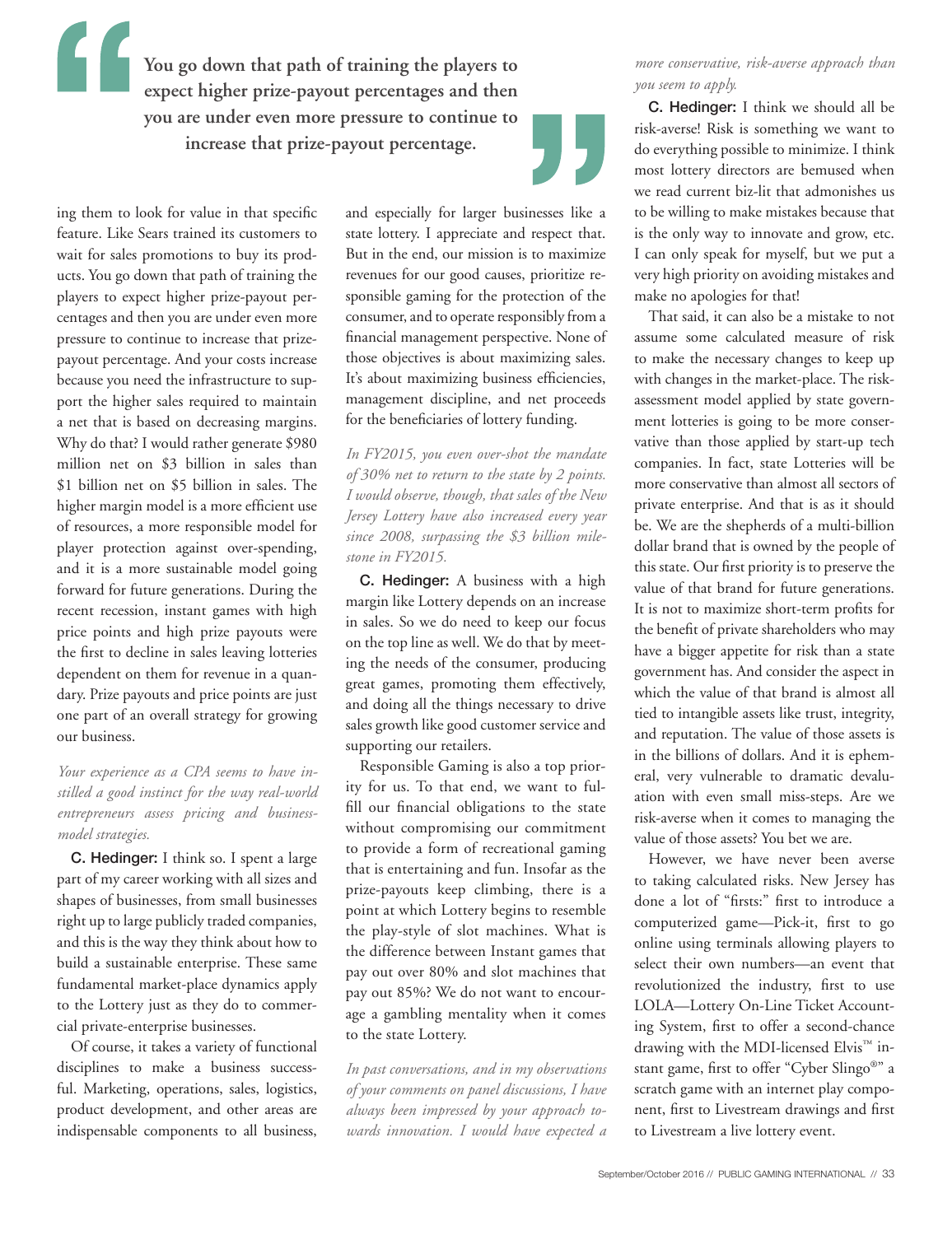**I am averse to risk but that doesn't mean I am averse to progress. There is a risk posed by failing to act to modernize our business practices. A prudent assessment of costs and benefits often leads to the conclusion that it is indeed much riskier to stick with obsolete practices than it is to invest in change and innovation. I believe that is the case when it comes to creating the IT infrastructure that enables us to communicate seamlessly between ourselves and with our retail channel partners.**

*But for instance, at PGRI's last conference in NYC, you articulated a compelling argument for state lotteries to work together to overcome obstacles to the implementation of forward-looking IT like Application Programming Interface.* 

C. Hedinger: I am averse to risk but that doesn't mean I am averse to progress. There is a risk posed by failing to act to modernize our business practices. A prudent assessment of costs and benefits often leads to the conclusion that it is indeed much riskier to stick with obsolete practices than it is to invest in change and innovation. I believe that is the case when it comes to creating the IT infrastructure that enables us to communicate seamlessly between ourselves and with our retail channel partners.

*Your assessment of the advisability of any investment, including innovation where the outcomes are uncertain, is calculated by a relatively straightforward assessment of financial costs and benefits. But how do we do that when there is no way to ascertain the costs and benefits?*

C. Hedinger: The accounting profession certainly tries to integrate all the facts, including those which may not have a concrete financial metric to attach to it. We just try to mitigate the influence of fear of loss and hope of gain that are not based in fact. Accountants are among the most trusted advisors to businesses because we really do wrestle with all the pressures

posed by a challenging business environment. We respect the fact that the future is uncertain, and that inputs to help us discern the correct actions are not always quantifiable. We still insist on the importance of cost-benefit ratios and the need to assign values to factors that are not wholly quantifiable. In the end, you have to rely on your experience, judgment, and the facts you have to make a decision

*U.S. lotteries are served by three organizations, NASPL, MUSL, and Mega Millions. There is an effort to explore the potential to re-structure the organizations to improve productivity, efficiencies, and outcomes. Do you have an opinion on whether or how the structure should be changed?* 

C. Hedinger: I am not sure that the structure is either broken or needs changing. NASPL serves the function of a trade association, being a clearinghouse for information, publishing a trade magazine, and coordinating educational seminars and trade shows. I do not think a trade association should dilute its focus by performing tasks that a commercial enterprise is better equipped to perform. Likewise, MUSL and Mega Millions develop and manage games and they should stick with their core competencies. I'm sure there is always room for improvement, but I'm not sure that the basic structure needs to be changed. I'm not even sure what we think we would accomplish by changing

the basic structure. I'm eager to see what recommendations we receive regarding the structure of our organizations.

## *The New Jersey Lottery contracted with Northstar New Jersey almost three years ago. What are some of the outcomes of this change?*

C. Hedinger: I am extremely proud of having been part of the implementation of this unique public-private partnership. The implementation has gone very smoothly. The purpose of the contract was to bring in the human, technological, and economic resources of a world-class commercial partner. And that is exactly what we have done. The NJ Lottery has retained total authority and control over every aspect of the operation, only now it is with the benefit of a partnership that augments our operation in ways that we could never have otherwise done.

State lotteries all operate with budgets that are not well synchronized with the business model. Budgets are not based on optimizing ROI of expenditures and the potential of a market-driven business. We now have a partner who is capable of applying that kind of analyses to investing in the business. They can invest in growth opportunities. They can reassess the ROI and increase or decrease investment as needed. They have more flexibility to make changes as needed, to invest in new technology, new merchandising and retailer support programs, to test new games or promotions, to increase the sales force and implement sales force automation tools, to make personnel changes, to enter into third-party relationships and other initiatives that promise to improve performance and results. Northstar has the flexibility and the resources to maximize the potential of the business. And we retain control to ensure that everything is performed to the highest standards in every respect.

Now, together we can build three to five year business plans and know that the resources will be allocated to support those plans. The outcome is year-over-year growth. Most importantly, the entire enterprise is being positioned for long-term sustainable growth. We exceeded \$3 billion